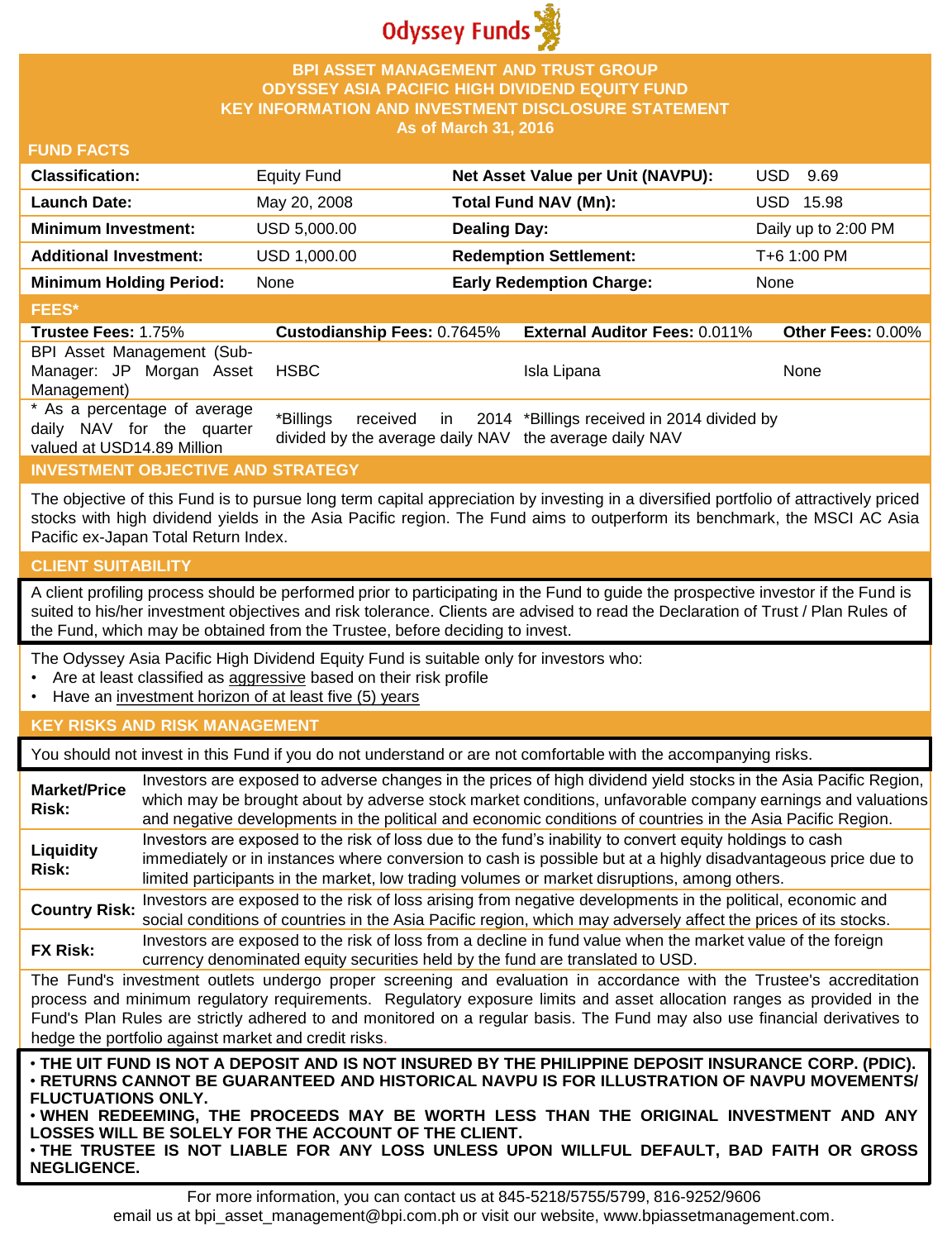# **FUND PERFORMANCE AND STATISTICS AS OF MARCH 31, 2016**

(Purely for reference purposes and is not a guarantee of future results)





| <b>CUMULATIVE PERFORMANCE (%) 1</b>    |             |         |         |             |         |                   |
|----------------------------------------|-------------|---------|---------|-------------|---------|-------------------|
|                                        | 1 mo        | 3 mos   | 6 mos   | <b>1 YR</b> | 3 YRS   | S.I. <sup>5</sup> |
| Fund                                   | 10.36       | 4.53    | 8.39    | $-7.01$     | $-6.92$ | $-3.10$           |
| <b>Benchmark</b>                       | 11.56       | 1.82    | 7.15    | $-11.58$    | $-3.92$ | 5.32              |
| <b>ANNUALIZED PERFORMANCE (%) 1</b>    |             |         |         |             |         |                   |
|                                        | <b>1 YR</b> | 2 YRS   | 3 YRS   | 4 YRS       | 5 YRS   | S.I. <sup>5</sup> |
| Fund                                   | $-7.01$     | 0.05    | $-2.36$ | 0.50        | $-1.49$ | $-0.40$           |
| <b>Benchmark</b>                       | $-11.58$    | $-3.04$ | $-1.33$ | 1.65        | $-0.13$ | 0.66              |
| <b>CALENDAR YEAR PERFORMANCE (%) 1</b> |             |         |         |             |         |                   |
|                                        | <b>YTD</b>  | 2015    | 2014    | 2013        | 2012    | 2011              |
| Fund                                   | 4.53        | $-9.91$ | 7.08    | $-5.41$     | 21.10   | $-18.24$          |
| <b>Benchmark</b>                       | 1.82        | -9.47   | 3.71    | 2.65        | 22.75   | $-15.59$          |

| NAVPU over the past 12 months |       |
|-------------------------------|-------|
| Highest                       | 11.28 |
| Lowest                        | 8.13  |
|                               |       |

| <b>STATISTICS</b>                        |       |
|------------------------------------------|-------|
| Portfolio Beta                           | 0.96  |
| Volatility, Past 1 Year (%) <sup>2</sup> | 18.60 |
| Sharpe Ratio <sup>3</sup>                | -0.40 |
| Information Ratio <sup>4</sup>           | 0.17  |
| <b>Current Number of Holdings</b>        |       |

## <sup>1</sup>Returns are net of fees.

<sup>2</sup>Measures the degree to which the Fund fluctuates vis-à-vis its average return over a period of time.

<sup>3</sup>Used to characterize how well the return of a Fund compensates the investor for the level of risk taken. The higher the number, the better.

<sup>4</sup>Measures reward-to-risk efficiency of the portfolio relative to the benchmark. The higher the number, the higher the reward per unit of risk.

<sup>5</sup>Since inception.

\*Declaration of Trust is available upon request through branch of account.

| <b>PORTFOLIO COMPOSITION</b>                        |           | <b>TOP</b>       |
|-----------------------------------------------------|-----------|------------------|
| <b>Allocation</b>                                   | % of Fund | <b>Name</b>      |
| Equities                                            | 94.52     | Korea            |
| Cash and Other Receivables                          | 5.48      |                  |
| <b>Top Five Sector Holdings (Equity Portion)</b>    |           | China            |
| Financials                                          | 52.44     | <b>HSBC</b>      |
| Utilities                                           | 11.02     |                  |
| Industrials                                         | 9.75      | Huan             |
| Energy                                              | 9.46      | SK In            |
| Information Technology                              | 4.46      | DBS <sup>(</sup> |
| <b>Top Five Country Weightings (Equity Portion)</b> |           |                  |
| Australia                                           | 21.64     | Bangl            |
| China                                               | 20.23     | BOC              |
| Korea                                               | 15.93     | <b>PTT</b>       |
| Hong Kong                                           | 15.47     |                  |
| Thailand                                            | 9.63      | LG Up            |

## **TEN HOLDINGS**

| <b>Name</b>                 | % of Equities |
|-----------------------------|---------------|
| Korea Electric Power        | 5.46          |
| China Mobile                | 5.00          |
| <b>HSBC Holdings</b>        | 4.53          |
| Huaneng Power International | 3.85          |
| <b>SK Innovation</b>        | 3.78          |
| <b>DBS Group Holdings</b>   | 3.72          |
| Bangkok Bank                | 3.38          |
| <b>BOC Hong Kong</b>        | 3.11          |
| PTT                         | 2.97          |
| <b>LG Uplus</b>             | 2.92          |

# **RELATED PARTY TRANSACTIONS\***

The Fund has no investments and trade transactions with Bank of the Philippine Islands, its subsidiaries and related parties.

\* Related party in accordance with BPI's internal policy.